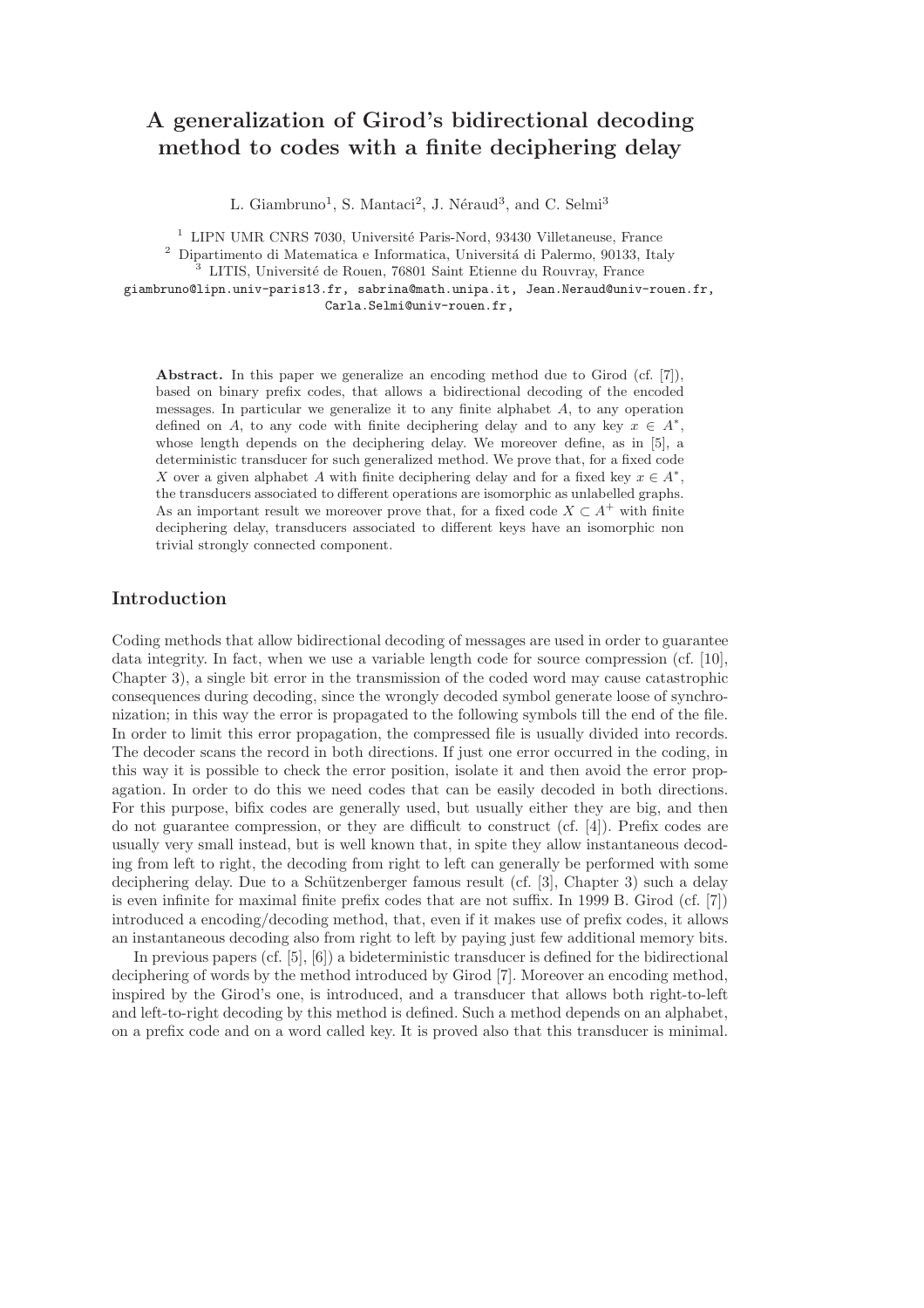Some bounds are also given on its number of states, depending on some features of the given code X.

In this paper we consider two different generalizations of the Girod's method. The first one concerns the cardinality of the code alphabet. This is realized by replacing the bitwise sum with a reversible operation defined by a *latin square map*, that is a map defined by a matrix of size  $|A|^2$  and values on A, where no symbol is repeated on each row and each column. The second generalization concerns the decoding delay of the codes. As attested by the related literature, codes with a finite deciphering delay (f.d.d. in short) play a prominent part. Indeed, excepted infinite circular codes, the most best known classes of codes have f.d.d. Their topic is largely illustrated by deep powerful combinatorial results. We mention, among all, the two famous theorems of Schützenberger which concern the maximality of these codes [cf. [3], Chapter 5]. For this reason, it is natural to wonder what happens when, in a Girod's encoding/decoding suitable generalization, the prefix code is replaced by a code with some deciphering delay. As a consequence of our results, we can get a bidirectional deciphering delay equal to the minimal deciphering delay between the code and its reverse.

As another important result we show that the transducers associated to different keys have an isomorphic non trivial strongly connected component. This property emphasizes the deep connections between variable lengths codes and irreducible shifts (cf. [9]).

In Section 1 we introduce some preliminary notions on codes and transducers. In Section 2 we define latin square maps and we describe the generalization of Girod's method to f.d.d. codes. In Section 3 we give the algorithm for the construction of the deterministic transducer that realizes the decoding of bitstreams obtained by the Girod's encoding method from left to right and from right to left. We show that the transducers realizing left to right decoding and right to left decoding of the same inputs are isomorphic as graphs. We moreover show that the transducers over a given f.d.d. code  $X \subset A^+$  and key  $x \in A^*$ , are isomorphic as unlabeled graphs, independently from the latin square maps used for encoding. In Section 4 we show that, for a given f.d.d. code  $X$  over a fixed alphabet  $A$ , the transducers associated to different keys have an isomorphic non trivial strongly connected component.

#### 1 Preliminaries: codes and transducers

Let  $B$  and  $A$  be two alphabets, that we call respectively *source* alphabet and *channel* alphabet. Let  $\gamma: B \to A^*$  be a map that associates to each element b in B a nonempty word over A. We extend this map to words over B by  $\gamma(b_1 \ldots b_n) = \gamma(b_1) \ldots \gamma(b_n)$ . We say that  $\gamma$ is an encoding if  $\gamma(w) = \gamma(w')$  implies that  $w = w'$ . For each b in B,  $\gamma(b)$  is said a codeword and the set of all codewords is said a *variable length code*, or simply a *code*. In what follows we denote by  $x_i = \gamma(b_i)$  and by  $X = \{x_1, \ldots, x_m\}$  the code defined by  $\gamma$ . A decoding is the inverse operation than encoding i.e. the decoding of  $\gamma$  is the function  $\gamma^{-1}$  restricted to  $\gamma(B^*)$ . A set Y over  $A^*$  is said a *prefix set* (resp. *suffix set*) if no element of Y is a prefix (resp. a suffix) of another element of Y . Since one can prove that any prefix and any suffix set different from  $\{\varepsilon\}$  is a code, we call them prefix and suffix codes, respectively. Words obtained by encoding a word in the source alphabet by a prefix code, can be decoded without delay in a left-to-right parsing.

**Definition 1.** Let  $X \subset A^*$  be a code and let d be a nonnegative integer. X is a code with finite deciphering delay (f.d.d. in short) d if for any  $x, x' \in X$ ,  $x \neq x'$ , we have

$$
xX^dA^* \bigcap x'X^* = \emptyset.
$$

The delay of  $X$  is the smallest integer d for which this property is verified. If such an integer does not exist we say that X has infinite deciphering delay.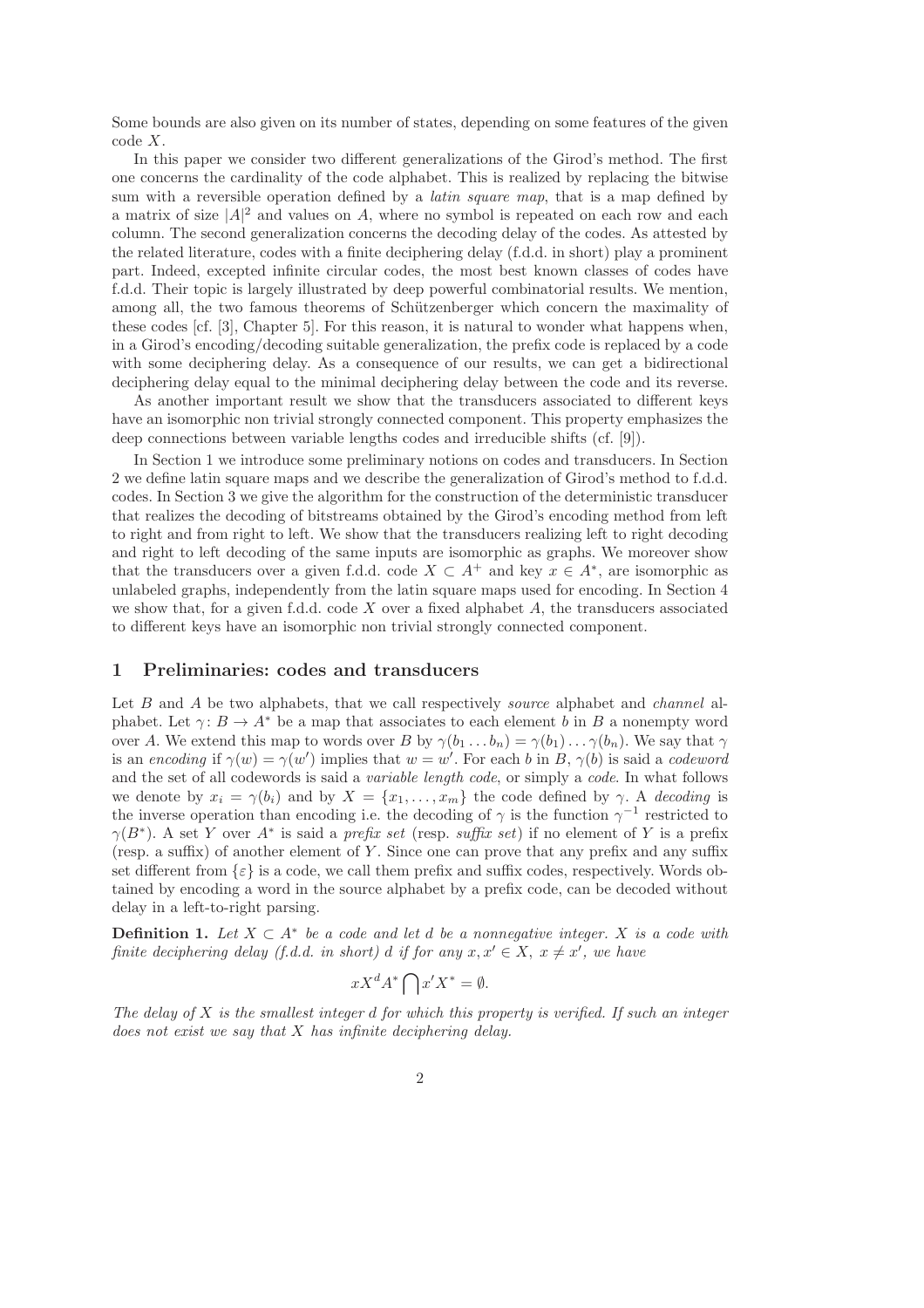Example 1. Any prefix code is a code with a f.d.d.  $d = 0$ . The code  $X_d = \{01, (01)^d1\} \subset$  $A^*, A = \{0, 1\}$  is a code with f.d.d. d for any  $d \geq 0$ . In fact,  $(01)X^dA^* \bigcap (01)^dX^* = \emptyset$ . The code  $X = \{0, 01, 11\} \subset A^*$  is a code with infinite deciphering delay. In fact,  $0(11)^d1 \in$  $0X^dA^*\bigcap 01X^*$  for all  $d\geq 1$ .

For each word  $u \in A^*$ , for each  $k \leq |u|$ , we denote by  $\text{pref}_k(u)$  (resp.  $\text{suffix}(u)$ ) the prefix (resp. suffix) of u of length k and by  $\text{suffix of } u$  of length  $|u| - k$ . We denote by  $\widetilde{u}$  the reverse of u. For  $X = \{x_1, x_2, \ldots, x_n\}$ , we define by  $\widetilde{X}$  the set  $\widetilde{X} = \{\widetilde{x}_1, \widetilde{x}_2, \ldots, \widetilde{x}_n\}$ . We denote by  $Pref(X)$  (resp.  $Suff(X)$ ) the set of prefixes (resp. suffixes) of words in X.

A finite sequential transducer  $T$  (cf. [11], [8] Chapter 1) is defined over an input alphabet A and an output alphabet B. It consists of a quadruple  $T = (Q, i, F, \delta)$ , where Q is a finite set of states, i is the unique *initial state*,  $\delta$  is a partial function  $Q \times A \longrightarrow B^* \times Q$  which breaks up into a *next state* function  $Q \times A \longrightarrow Q$  and an output function  $Q \times A \longrightarrow B^*$ . The elements  $(p, a, \delta(p, a)) = (p, a, v, q)$ , with  $p, q \in Q$ ,  $a \in A$  and  $v \in B^*$ , are called *edges*. In this case we call a the *input label* and v the *output label.* F is a partial function  $F: Q \longrightarrow B^*$ called the terminal function. We can represent encodings and decodings using transducers. In case of decoding,  $A$  represents the channel alphabet and  $B$  the source alphabet.

## 2 Generalization of Girod's method to f.d.d. codes

It is well known that a prefix code can be decoded without delay in a left-to-right parsing while it can not be as easily decoded from right to left. In [7] B. Girod introduced a very interesting alternative coding method using finite prefix codes on binary alphabets. It applies a transformation to a concatenation of codewords in a prefix code X that allows the deciphering of the coded word in both directions, by adding to the messages just as many bits as the length the longest word in  $X$ . This is somehow surprising, since, by paying a very small price, we obtain a bidirectional decoding of the encoded messages, even if the code is not necessarily suffix. We generalize this method to codes over alphabets with cardinality greater than two and with a f.d.d..

Let A be an alphabet and let f be a map from  $A \times A$  into A. For all  $a \in A$ , we denote by  $f_{(a,\cdot)}$  (resp.  $f_{(\cdot,a)}$ ) the map from A into A defined by  $f_{(a,\cdot)}(x) = f(a,x)$  (resp.  $f_{(\cdot,a)}(x) = f(x,a)$ ,  $\forall x \in A$ . The maps  $f_{(a,\cdot)}$  and  $f_{(\cdot,a)}$  are called the *components* of f.

**Definition 2.** A map  $f : A \times A \longrightarrow A$  is said a latin square map on A if, for each  $a \in A$ , its components  $f_{(a,\cdot)}$  and  $f_{(\cdot,a)}$  are bijective.

A latin square map on  $A = \{0, \ldots, n\}$  is defined by a square array of size  $n + 1$  where each line and each column contain one and only one occurrence of i, for all  $0 \le i \le n$ .

*Example 2.* This is an example of the latin square map g on  $A = \{0, 1, 2\}$  defined by:

|  | ٠, |
|--|----|
|  |    |
|  |    |
|  |    |

*Remark 1.* The bijectivity of the components of a latin square map  $f$  implies that there exists only one solution to the equation  $f(a, b) = c$ , in the case of one element among a, b or c is unknown. We can define two different "inverse" latin square maps associated to a given latin square map f. For  $a, b, c \in A$  such that  $f(a, b) = c$ , we define the inverse maps  $f_1^{-1}, f_2^{-1}$  as  $f_1^{-1}(c, b) = a$  and  $f_2^{-1}(a, c) = b$ . The corresponding square arrays can be easily computed in this way: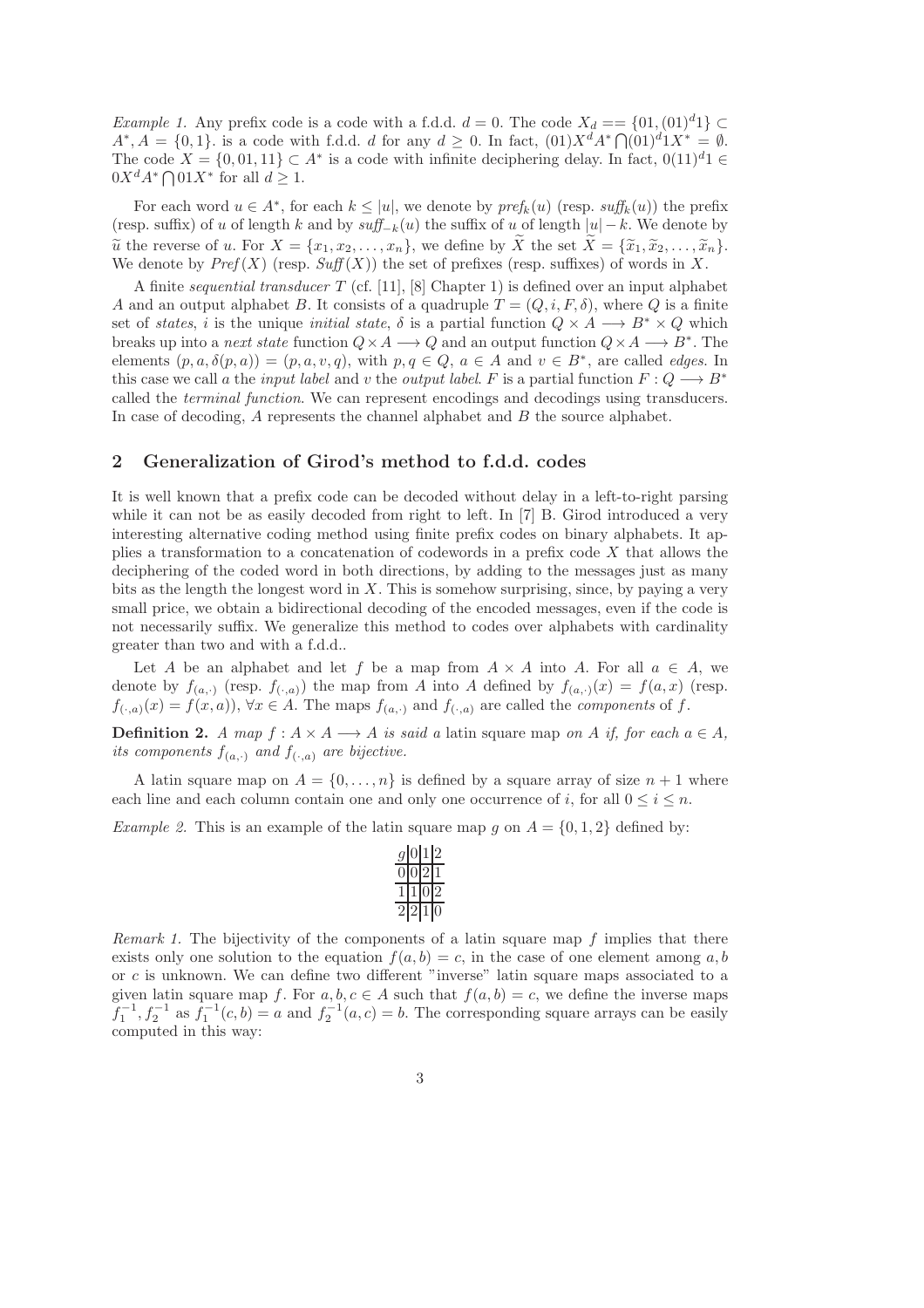- − for each  $c, b \in A$ , we define  $a = f_1^{-1}(c, b)$  as the index of the row in the b-th column that contains the element c;
- − for each  $c, a \in A$ , we define  $b = f_2^{-1}(a, c)$  as the index of the column in the a-th row that contains the element  $c$ ;

Let  $X = \{x_1, \ldots, x_m\}$  be a finite code with f.d.d. d on an alphabet A, defined by an encoding  $\gamma$  over an alphabet  $B = \{b_1, \ldots, b_m\}, x_j = \gamma(b_j), \forall 1 \leq j \leq m$ . The words of X are named *codewords*. Let f be a latin square map on A. We extend f to the elements of  $A^k \times A^k$ ,  $k \geq 1$ , by  $f(a_1 \ldots a_k, a'_1 \ldots a'_k) = f(a_1, a'_1) \ldots f(a_k, a'_k)$ . Let l be the length of the longest word in X and let  $x_L$  be a word in  $A^+$  of length  $L = (d+1)l$ . Let  $b = b_{i_1} \ldots b_{i_t} \in B^*$ and let  $y = \gamma(b) = x_{i_1} \dots x_{i_t}$ , with  $x_{i_j} \in X$ , its encoding. Consider  $y' = \tilde{x}_{i_1} \dots \tilde{x}_{i_t}$  where  $\tilde{x}_{i_j}$ represents the reverse of  $x_{i_j}$ . Consider the word  $z = f(yx_L, \tilde{x}_L y')$ . We define an encoding  $\delta$ from  $B^*$  to  $A^*$  by  $\delta(b) = z$ . We can realize a left-to-right decoding of z by proceeding in the following way:

- 1. We first consider the words  $v := \tilde{x}_L$  and  $t := z, t' := pref_L(t)$ .
- 2. The word  $u = f_1^{-1}(t', v)$  is a prefix of y with length L, then has a prefix which is product of at least  $(d+1)$  codewords of X, that is  $u = x_{i_1} \ldots x_{i_{d+1}} u'$ , with  $x_{i_j} \in X$ ,  $u \in A^*$ . Since X is a code with a f.d.d.  $d$ , we can state that the factorization of u begins with  $x_{i_1}$ . Therefore the decoding of z begins with  $b_{i_1}$ .
- 3. Let  $v := \text{suffix}(v\tilde{x}_{i_1})$  and let  $t := \text{suffix}_-|x_{i_1}|(t)$  and  $t' = \text{pref}_L(t)$ . Coming back to step 2 we compute  $u = f_1^{-1}(t', v)$ , and since u has length L, we are able to recognize the first codeword of u,  $x_{i_2}$ . Then the decoding of z begins with  $b_{i_1}b_{i_2}$ .
- 4. This algorithm stops when  $|t| = L$ .

Example 3. This example gives an application of the previous decoding method.  $X =$  $\{01,012\}$  is a code with f.d.d.  $d = 1$  encoding  $B = \{b_1, b_2\}$ . We use for decoding the latin square map g of Example 2 and its inverse  $g_1^{-1}$  and we choose as key  $x_L = 011011$ (then  $\tilde{x}_L = 110110$ ).

Let  $y = (012)(01)(01)(012)(012)$  and  $y' = (210)(10)(10)(210)(210)$ . The encoding is performed by applying g to the pair  $(yx_L, \tilde{x}_L y')$ 

> $z = g(0120101012012x_L, \widetilde{x_L}2101010210210)$  $= q(0120101012012011011, 1101102101010210210)$  $= 202200221100210020001$

In order to decode z from left to right, we first consider  $u = g_1^{-1}(202200, 110110)$  = 012010. Since  $u$  has length 6, we are able to recognize the first codeword 012. Thus the decoding of z begins with  $b_2$ . After, we consider  $v = 110210$  and  $t' = 200221$  and  $u =$  $g_1^{-1}(110210, 200221) = 010101 = (01)0101$ . Thus the decoding of z begins with  $b_2b_1$ . By proceeding this way we get the entire decoding of the message.

We remark that, by reversing the roles of  $yx_L$  and  $\tilde{x}_L y'$ , we can decode the word form right to left, just by using the information that the first word ends with  $x_L$  and the inverse latin square map  $g_2^{-1}$  that allows to get b from c and a.

# 3 Transducers for decoding

Let  $X = \{x_1, \ldots, x_m\} \in A^+$  be a code with f.d.d. d defined by an encoding  $\gamma$  over an alphabet  $B = \{b_1, \ldots, b_m\}$ . Let  $x_L \in A^*$  with  $|x_L| = L = (l + 1)d$ , where l is the length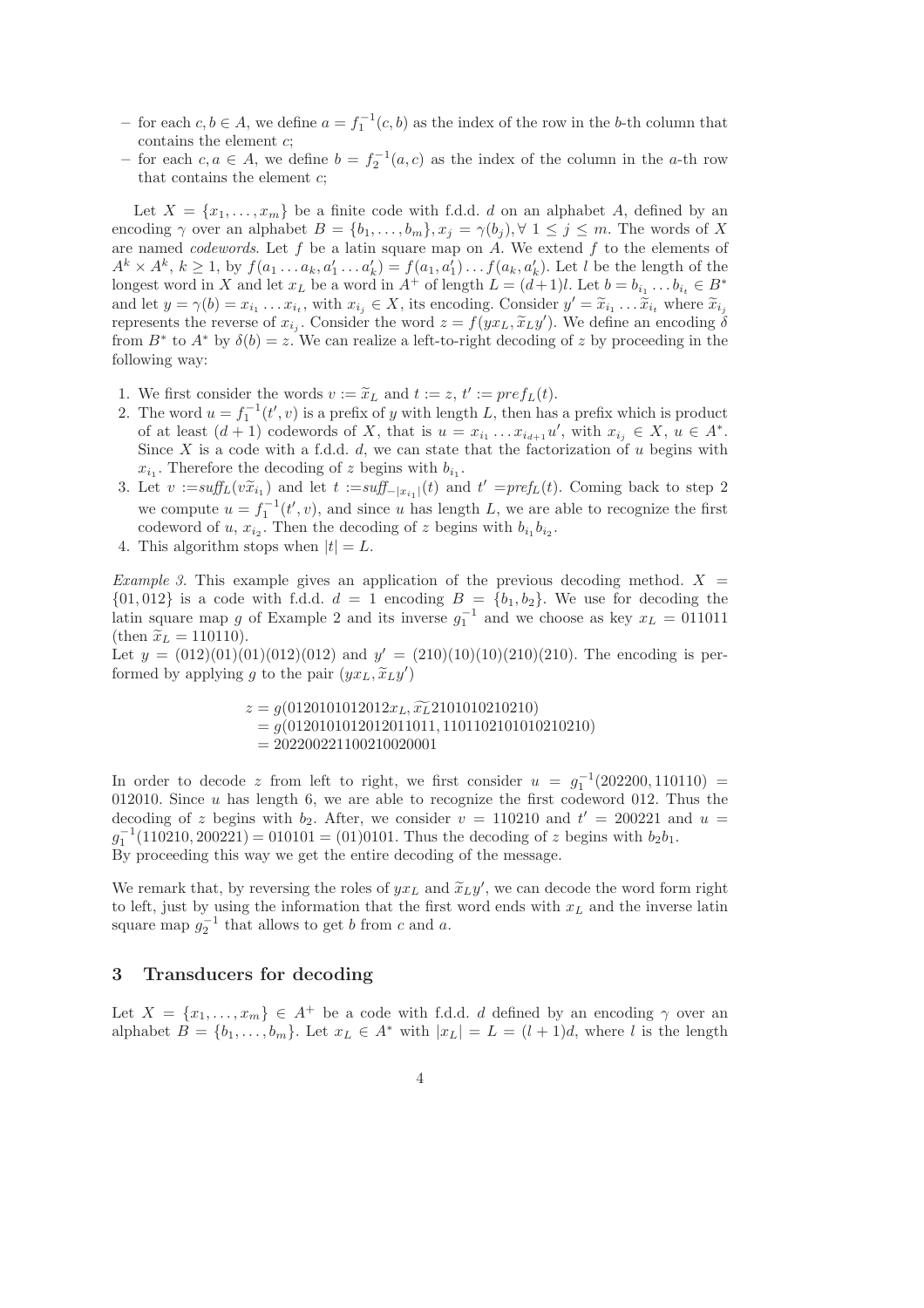of the longest word in X, and let f be a latin square map on A. For any sequence z of codewords in X, consider the encoding  $\delta$  given by the generalization of Girod's method. The left-to-right decoding method given in the previous section can be described by the transducer,  $\mathcal{T}(X)_{f,x_L} = (Q, i, \delta, F)$  defined as follows:

- 1. The states in Q are pairs of words  $(u, v)$  such that: **a**)  $u \in Pref(X^{d+1})$ ; **b**) v is a a word in  $Suff(\widetilde{x}_L)Suff(\widetilde{X}^{d+1})$  of length  $L - |u|$ .
- 2. The initial state  $i = (\varepsilon, \tilde{x}_L)$ .
- 3. The function  $\delta$  is defined as follows: **a**)  $\delta((u, av), c) = (\varepsilon, (ub, v))$  if  $b = f_1^{-1}(c, a)$  and ub is a proper prefix of  $X^{d+1}$ ; **b**)  $\delta((u, av), c) = (b_{i_1}, (x_{i_2} \ldots x_{i_{d+1}}, v\tilde{x}_{i_1}))$  if  $b = f_1^{-1}(c, a)$ and  $ub = x_{i_1} x_{i_2} \dots x_{i_{d+1}} \in X^{d+1}$ . In all remaining cases the transitions are not defined.
- 4. F is defined only for the accessible states of the form  $(u, v)$ ,  $u = x_1 \dots x_d \in X^d$ , as the word  $b_1 \ldots b_d \in B^d$ .

*Example 4.*  $X = \{0,01\}$  is a code with f.d.d.  $d = 1$ , encoding  $B = \{b_1, b_2\}$ . We use for decoding the latin square map g of the Example 2 and the key  $x_L = 0101$ . We obtain the following left-to-right decoding Girod's transducer associated to  $X$ :



Fig. 1. Transducer T for the left-to-right decoding of  $X = \{0, 01\}$  for  $x_L = 0101$  over  $B = \{b_1, b_2\}$ 

In a similar way we can define the transducer  $\mathcal{T}(X)_{f,x_L}$  for the right-to-left decoding. The following results hold:

**Proposition 31** The transducer  $\mathcal{T}(X)_{f,x_L}$  (resp.  $\mathcal{T}(X)_{f,x_L}$ ) realizes the decoding  $\delta^{-1}$  from left to right (resp. from right to left) on the encoded word  $z$  by reading the prefix (resp. the suffix) of length  $|z| - L$  of z. Moreover this transducer is deterministic.

**Proposition 32** The transducers  $\mathcal{T}(X)_{f,x_L}$  and  $\widetilde{\mathcal{T}}(X)_{f,x_L}$  are isomorphic as unlabelled graphs. If f is a commutative latin square map then they are also isomorphic as transducers.

**Proposition 33** The transducers  $\mathcal{T}(X)_{f,x_L}$  and  $\mathcal{T}(X)_{g,x_L}$  are isomorphic as unlabelled graphs, for all pair of latin square maps f and g on A.

### 4 A remarkable strongly connected component

In this section we examine the transducer  $\mathcal{T}(X)_{f,x_L} = (Q, i, F, \delta)$  defined in the previous sections from the point view of graph theory. According to the results of Section 3, given two edges  $((u, v), i, c, (u', v')), ((u, v), j, d, (u", v"))$  in the transducer  $\mathcal{T}(X)_{f,x_L}$ , if  $i \neq j$ , then  $(u', v') \neq (u'', v'')$ . This allows to introduce a graph  $G(X)_{x_L}$ , obtained by removing the labels from the transitions of  $\mathcal{T}(X)_{f,x_L}$ . According to the preceding construction: